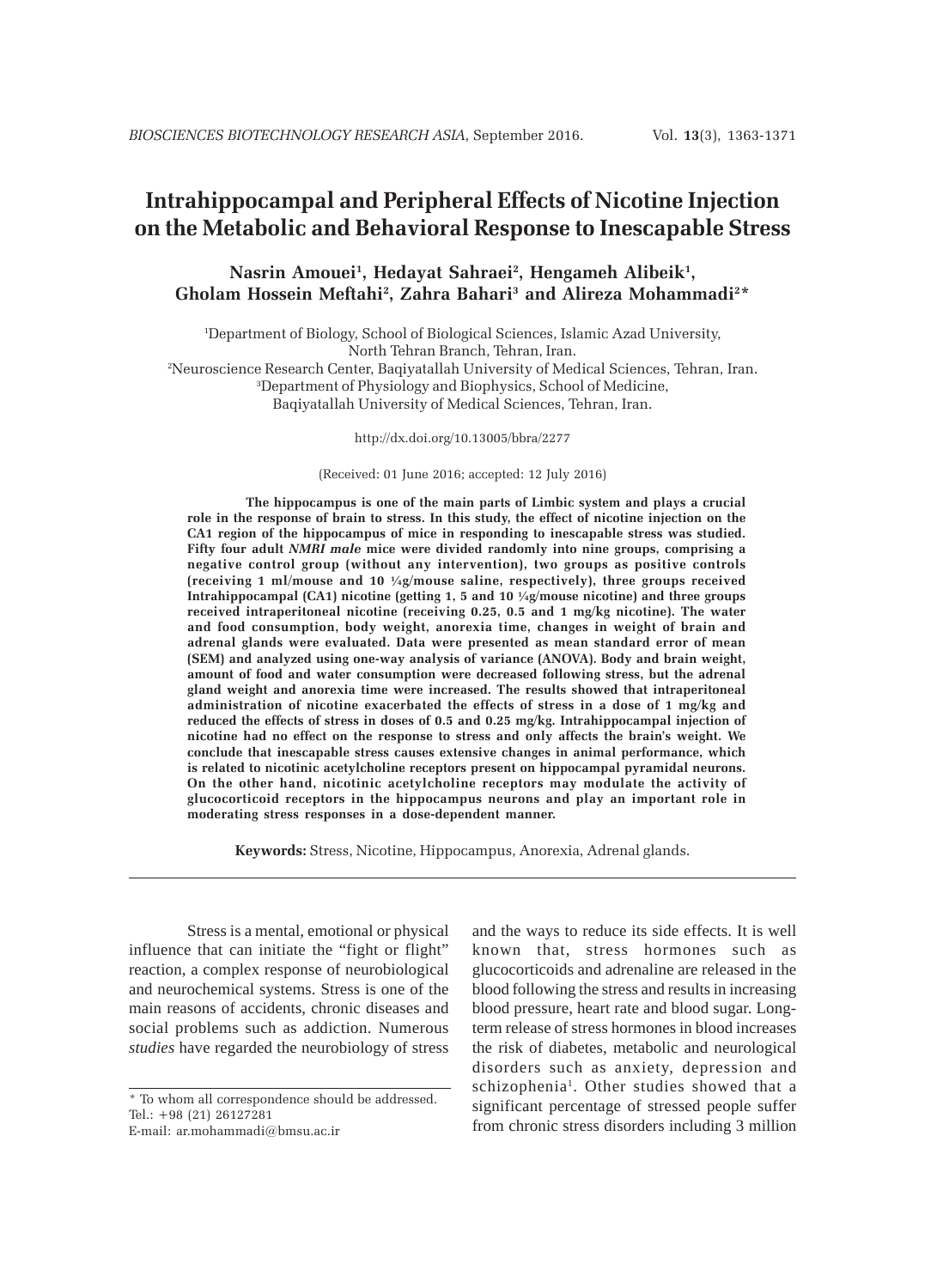diabetic patients, 2 million addicts, 5-8 million smokers and also thousands of patients with heart and digestive diseases<sup>2</sup>. Anxiety, depression, decreased decision making skills and perilous behaviors are the results of chronic stress and they may cause social problems like addiction. In fact, stress is any mental or environmental factor that makes problems for living and the element that disrupts body homeostasis is called stressor<sup>3</sup>. In response to stress, homeostatic mechanisms in different systems of body start in order to support the individual's life. One of the more common mechanisms is the activation of Hypothalamic-Pituitary-Adrenal (HPA) axis and increasing the level of Adrenocorticotropic hormone (ACTH)<sup>1</sup>.

Main neurotransmitters contributed in stress and its responses to drugs include norepinephrine, 5-hydroxytiriptamin (5-HT or serotonin) and gamma-aminobutyric acid (GABA). Most of the neurobiological knowledge about stress is obtained from experiments of behavioral paradigms and effect of psychoactive drugs on animals<sup>4</sup>. Norepinephrine is a neurotransmitter that distributes in the central nervous system with the function in arousal, attention, stress, anxiety and their related disorders. Evaluation the effect of stress on adrenergic system in rats indicates that stress lead to increase in synthesis and release of norepinephrine in the brain<sup>5</sup>. Other studies indicated that stress decreases the intracellular synthesis of cAMP due to reduction of βadrenergic receptors in cell membrane<sup>6,7</sup>. It has been exhibited that stress reduced the sensitivity of βadrenergic receptors to noradrenalin<sup>6</sup>. Mobley et al. (1984) reported that the sensitivity of βadrenergic receptors to noradrenalin and the level of intracellular cAMP in rat brain increased following adrenalectomy<sup>2</sup>.

Various types of acute stress lead to increasing of serotonin circulating in the prefrontal cortex, *nucleus accumbens*, amygdala and lateral hypothalamus. The cell bodies of most serotonergic neurons in Raphe nuclei are located in the dorsal brainstem and their axons project to the cortex, central core of amygdala, hippocampus and hypothalamus<sup>8</sup>. Evaluation of the effect of stress on central and peripheral serotonergic and dopaminergic system in rat showed that the level of serotonin in all over the brain and dopamine in specific parts of brain and plasma are increased<sup>9</sup>.

Dopamine is the most studied neurotransmitter that have shown to play an essential role in the pathophysiology of schizophrenia<sup>10</sup>. The role of GABA in stress confirms the indisputable effect of benzodiazepines on treatment of anxiety disorders, which increase the effect of GABA on its  $receptors<sup>2</sup>$ .

Nicotine is a drug that targets brain acetylcholine receptors. As nicotine binds to these receptors, the intracellular cation is increased and the cell becomes depolarized. Nicotine may cause increased dopamine distribution via regular activity on ionotropic receptors of GABA, dopamine and entrances of glutamatergic neurons<sup>2</sup>. Nicotine is quickly absorbed across respiratory tract, oral mucosa and skin and reaches the brain through a vein distribution within 8 seconds<sup>11</sup>. Nicotine is relatively a strong base so it's *absorption* from the stomach depends on the rise in the stomach pH level but it absorbed easily through the intestine. Nearly 80-90 percent of nicotine is reformed in the liver and a bit lower in the kidneys and lungs<sup>12</sup>. Also, Nicotine is the most pharmacologically active compound in tobacco and psychoactive substances<sup>13-16</sup> and its pharmacological effects are due to inducing the release of various neurotransmitters<sup>17</sup>. It has been shown that smoking reduces anxiety due to nicotine withdrawal<sup>18</sup>. Chronic stimulation of the sympathetic nervous system by nicotine increases metabolic rate and the metabolism of brown fat and results in weight  $loss<sup>13, 18</sup>$ . Nicotine is defined as an effective drug to treat various diseases<sup>14</sup>. It has been reported that acute systemic administration of nicotine improves the memory in animals with cognitive problems $19$ . It also enhances dynamic activity and food related conditionedreflex<sup>11</sup>. Most smokers report that daily smoking helps them to focus and relax so they can work more effectively. In human, positive reinforcing effects of nicotine include mild euphoria, increased energy, exacerbated mobility, decreased blood pressure, anxiety and appetite<sup>11</sup>. In rat, it has been shown that intraperitoneal administration of nicotine significantly influences place preference<sup>20</sup>.

Considering the costly care and treatment of stressed people, new investigations would be done to reduce the incidence of stress and its side effects on society. Therefore, drugs that can reduce these effects may act as a stress-reducing agents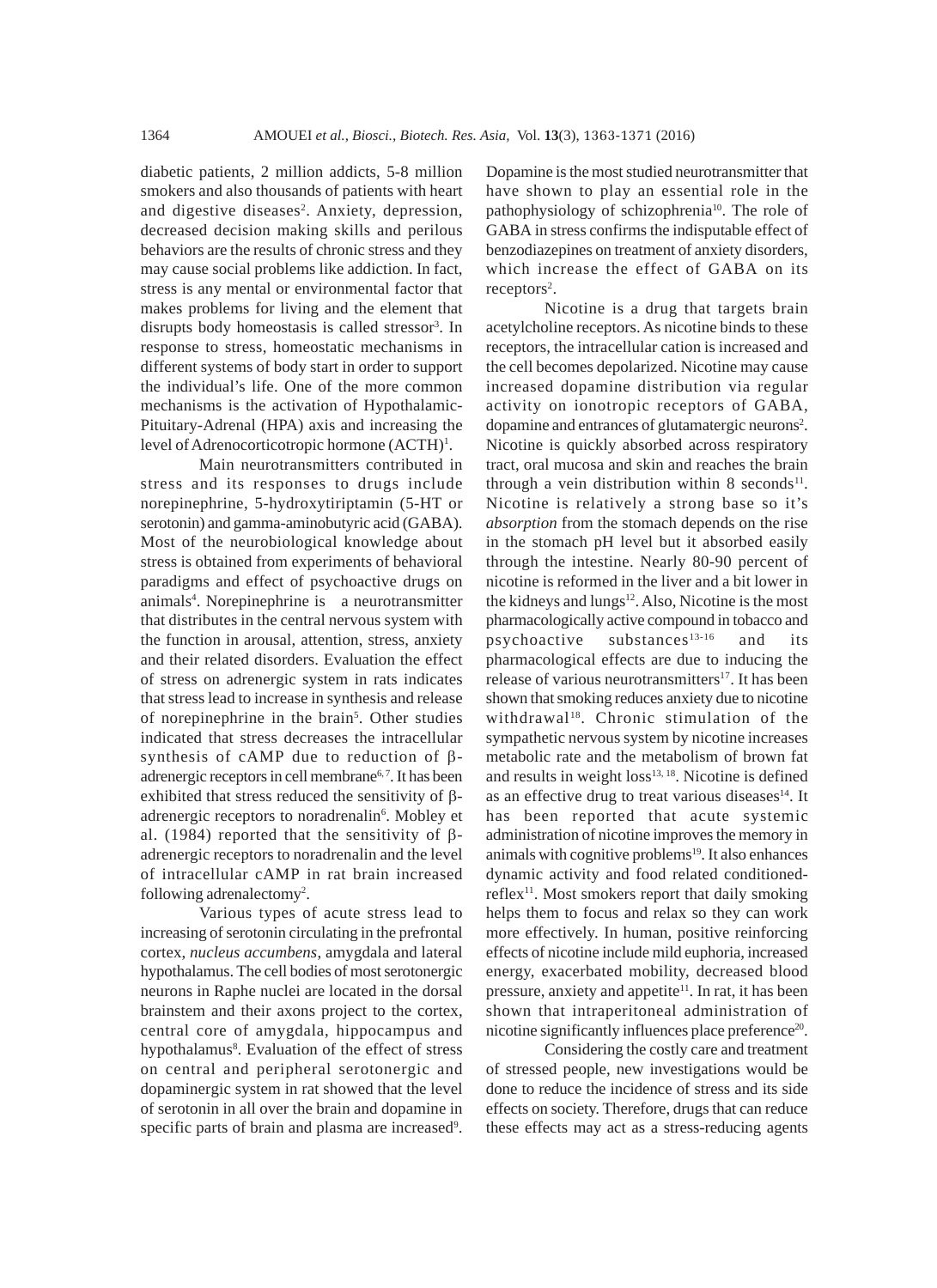and protect individuals against the prolonged effects of stress. In this research, was studying the nicotinic cholinergic system interference, especially in the hippocampus on remission or the exacerbation of inescapable effects of stress in mice.

## **MATERIALS AND METHODS**

#### **Animals**

In this study, adult *NMRI male mice* (*25- 35* gr, the Pasteur Institute, Tehran, Iran) *were* used during the study. Animals were studied in a period of 1-2 weeks. They were exposed to stress at different times of day. During the stress period (7 days), two days were randomly stress-free. After the recovery period of 5 to 7 days, experiments were started.

In the practical phase of the study, fifty four mice were divided randomly into nine groups, including a negative control group (Control, without any intervention), two groups as positive controls (Control IP<sup>+</sup> and Control Hipp<sup>+</sup>, receiving 1 ml/mouse and 10 µg/mouse saline, respectively), three groups received intraperitoneal nicotine (IP Nic, receiving 0.25, 0.5 and 1 mg/kg nicotine) and three groups received Intrahippocampal (CA1) nicotine (Hipp Nic, getting 1, 5 and 10 µg/mouse nicotine).

#### **Drugs**

The nicotine was dissolved in sterile saline before use and injected into the peritoneum (0.25, 0.5 and 1 mg/kg) or hippocampus (1, 5 and 10 µg/mouse).

## **Experimental methods**

After the adaptation period (7 days), the stress period (7 days) was started as follows: On the first day, the animals were weighed and nicotine solution was injected intraperitoneally based on their body weight. Thirty minutes were given the drug to reach the desired effect, then the animals were placed in the stress box. Stress box is a Plexiglas device which contains 9 rooms. Each room is connected with others via small holes that allow animals to communicate with each other by smelling and hearing. The transparent walls of the rooms allow visual communication of animals. The bottom of the device consists of stainless steel bars that connect to an electric shock generator or electroshock device (ESD). ESD generates electrical current which is transmitted through a cable to the

stress box. The voltage, frequency and time can be adjusted on this device.

Animals were placed in stress box and allowed to adapt with the box for 20 minutes. They were exposed to an *electric current* for 60 seconds at a voltage of 60V and frequency of 10 hertz (HZ). Then the mice were given a 10 minutes rest. After that, animals were placed in the storage container and given water and food. Since the mice were kept in a box until the first mice reach the food was considered as anorexia. After the experiments, they were taken to the animal house. This procedure was repeated for 7 days at random times of the day. The animals were not receiving any stress for randomly selected 2 days in this interval of 7 days, this caused inescapable of stress to the animals. The weight of animals and the amounts of food and water consumption were calculated at a particular time each day. This process was repeated for other control and hippocampal groups.

#### **Surgical Procedures**

To inject nicotine or saline into the hippocampus (CA1), the animals were first anesthetized by IP injection of ketamine (50–75 mg/kg) and xylazine (5–7 mg/kg). A stainless steel guide cannula (Gauge 21) was placed within the CA1 (the stereotaxic coordinates were  $AP = "4.5$  $mm, ML = +/-2.5 mm, DV = 2.5 mm from bregma, Fig$ 1). Injection into the CA1 was performed by a stainless steel injection cannula (Gauge 30) which was attached to a 5 µL Hamilton syringe by a plastic cannula. After finishing the experiments, animals were deeply anesthetized with ketamine (100 mg/ kg) and their brains and adrenal glands were excised, fixed using 4% formalin and their weights were measured.

#### **Data analysis**

We evaluated the changes in body weight and water and food intake following stress induction. The size of the adrenal glands and brain and anorexia time were also calculated. Data were presented as mean + standard error of mean (SEM) and analyzed using *one*-*way analysis of variance* (ANOVA) followed by an LSD test to analyze changes in brain's and adrenal gland's weight and Repeated Measures ANOVA to analyze changes in body weight, food and water intake.  $P < 0.05$ was considered as an indication of a signiûcant difference.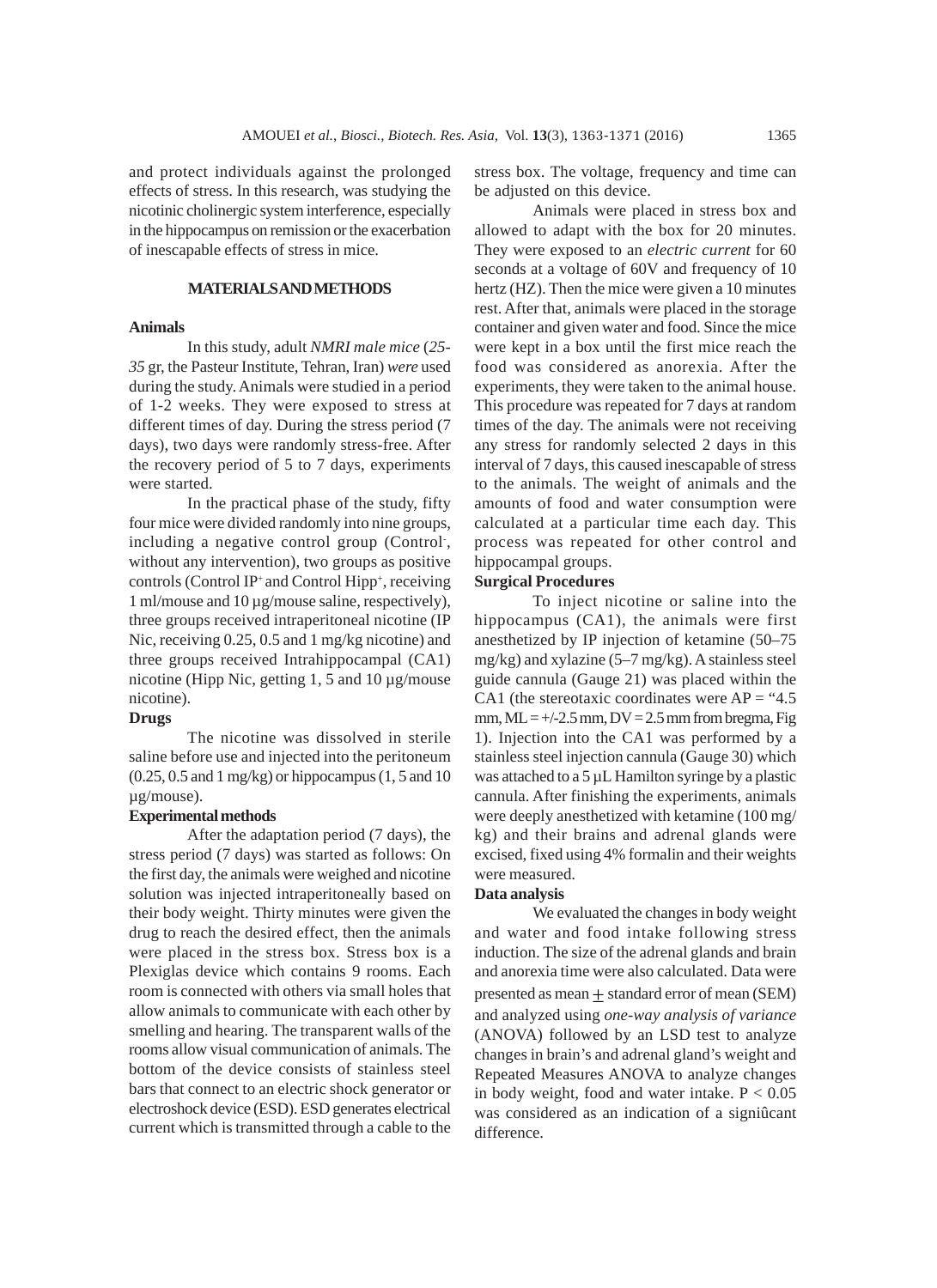#### **RESULTS**

## **Effects of intraperitoneal administration of nicotine**

# **Effects of intraperitoneal administration of nicotine on body weight and food intake**

The body weight of Control<sup>-</sup> group increased by 0.5 mg/kg injection of nicotine whereas the Control IP+ group with administration of 0.25 and 1 mg/kg nicotine, lost body weight. Generally, the increasing or decreasing alterations in body weight were significantly different between groups ( $P \le 0.0001$ ) meaning that weight changes depend on the dose of nicotine and that the animals are stressed or not. (Fig 2A)

Control<sup>,</sup> Control IP<sup>+</sup> and stressed groups showed an increase in food intake. The greatest increase was observed in the group received 1mg/ kg nicotine (IP Nic 1) and the lowest one was seen in IP Nic 0.25 (Fig 2B).

**Effects of intraperitoneal administration of nicotine on brain weight and water intake**

IP+ and groups received nicotine decreased significantly compared with the Control-group (P <0.0001) (Fig 3A). The results showed that increased water intake in groups received nicotine were lower than Control IP<sup>+</sup> group (Fig 3B).

**Effects of intraperitoneal administration of nicotine on adrenal glands weight and anorexia**

The results showed that the average weight of the adrenal glands in the stressed group



The average brain weight in the Control **Fig. 1.** Location of the guide cannula in the CA1



**Fig 2.** The amount of food intake (A) and average body weight (B) in mice under stress with and without nicotine injection (P<0.0001, for food intake and weight changes)



**Fig. 3.** The average brain weight  $(A)$  and amount of water intake  $(B)$ .  $(P<0.0001$ , for brain weight and water intake)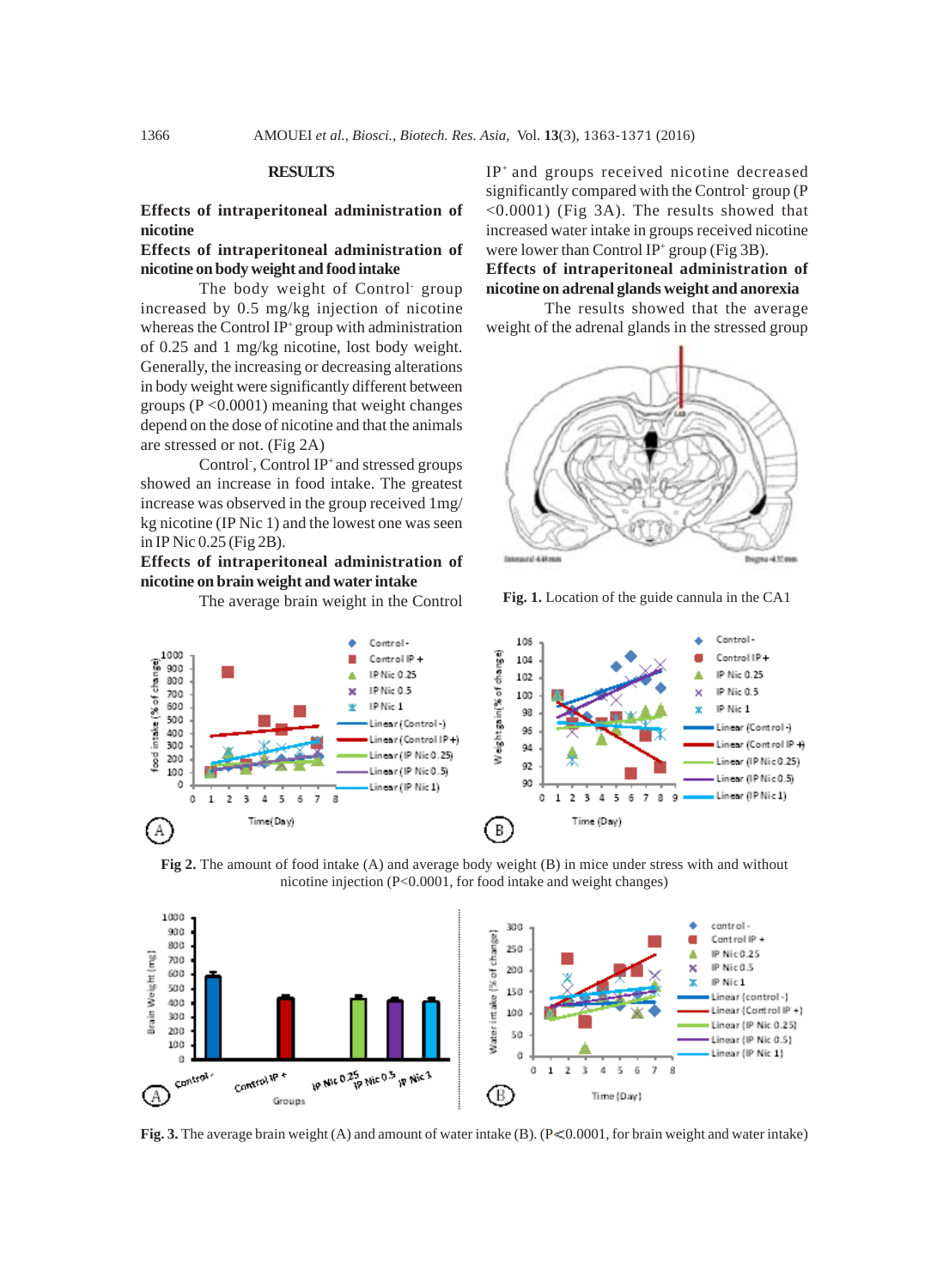received 1 mg/kg nicotine was significantly different from the Control-group (P<0.05, Fig 4A). The effect of different doses of intraperitoneally administered nicotine on the appetite (or anorexia) in stressed and Control is shown in Fig 4B. The appetite depends on the dose of nicotine and that the mice was stressed or not.

#### **Effects of bilateral intrahippocampal injection of nicotine**

## **Effects of bilateral injection of nicotine in hippocampal area ca1 on body weight and food intake**

The Control- group and stressed groups received nicotine in the area CA1; showed weight gain, which was highest in mice received nicotine with a dose of 5 ¼g/mouse (Hipp Nic 5). The body weight was decreased in the Control Hipp<sup>+</sup> group (Fig 5A). The Control Hipp+ group showed the highest rate of food intake followed by Hipp Nic 1, Hipp Nic 5, Hipp Nic 10 stressing groups (Fig 5B).

# **Effects of bilateral injection of nicotine in hippocampal area CA1 on brain weight and water intake**

According to the results, the level of water intake depends on doses of nicotine and whether the animals are under stress or not. The water intake in the Control- group and stressed group received 10 ¼g/mouse nicotine in hippocampal area CA1 remained almost constant. The Hipp Nic 1 showed a decrease in water intake and Control Hipp<sup>+</sup> and the Hipp Nic 5 showed an increase in water intake (Fig 6A). Average brain weight following bilateral injection of nicotine in the CA1 area did not any significant difference between groups. (Fig 6B).

# **Effects of bilateral injection of nicotine in hippocampal area CA1 on adrenal gland weight and anorexia**

The Hipp Nic 1, Hipp Nic 5, Hipp Nic 10 groups, showed a significant increase in average



**Fig 4.** The average adrenal gland weight (A) and anorexia (B) in the positive and negative control groups and stressed groups received different doses of nicotine (P<0.05 for adrenal weight (\*) and P<0.0001 for anorexia)



**Fig. 5.** The average body weight (A) and amount of food intake (B) in mice under stress with and without intrahippocampal injection of nicotine.  $(P< 0.0001$ , for weight changes and food intake)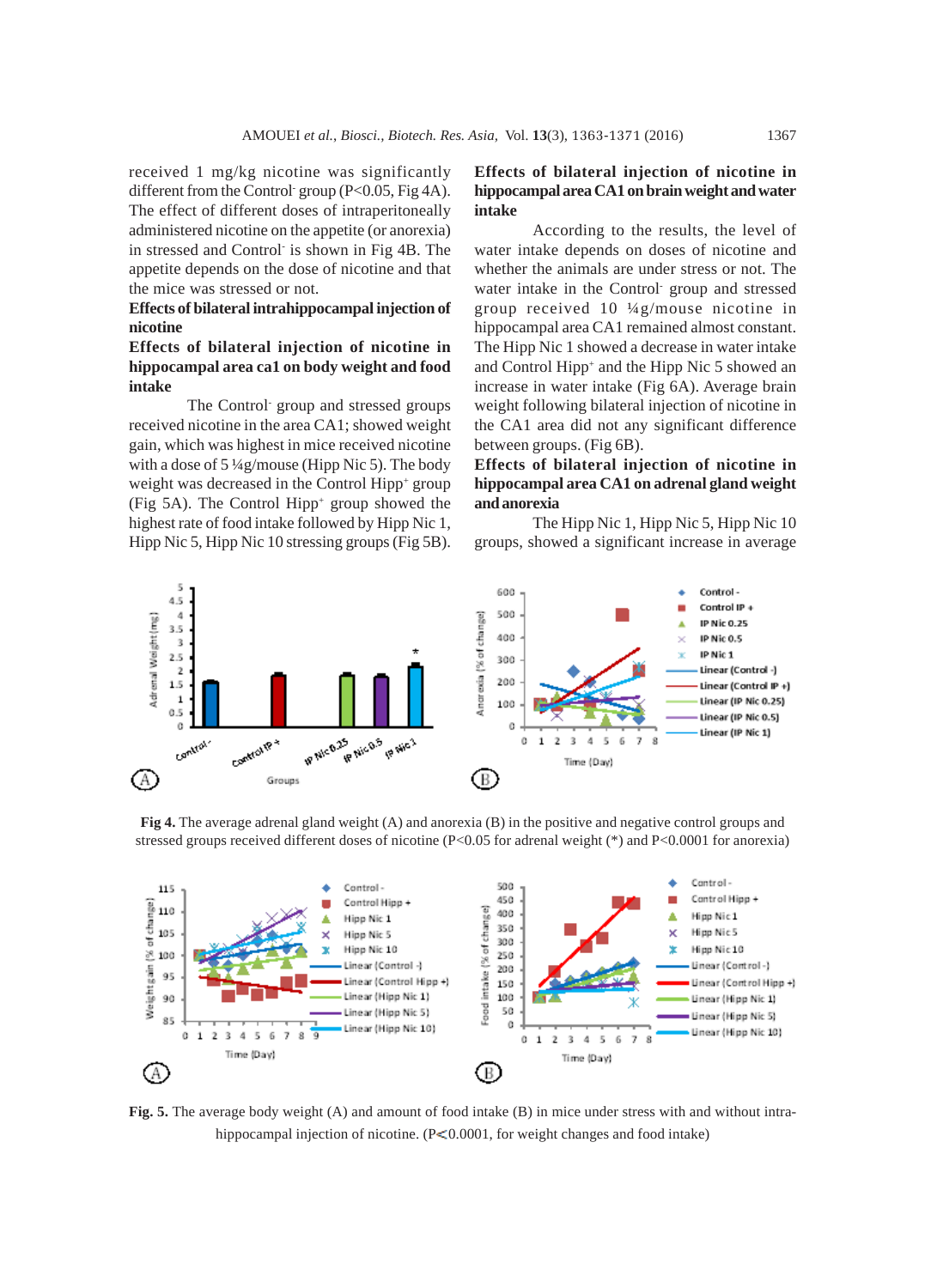weight of adrenal glands compared with the Control- group (P<0.001, Fig 7A). The Controlgroup showed more reduction in anorexia time (increased appetite) than the Control Hipp+ and Hipp Nic 10. Increased anorexia following injection of nicotine with those of the 1¼g/mouse (Hipp Nic

1) was higher than doses of 5 ¼g/mouse (Hipp Nic 5) in stressed groups. The results showed that the desire to food intake depends on the dose of nicotine, and whether the animals are under stress or not (Fig 7B).



**Fig. 6.** The amount of water intake (A) and average brain weight (B). (P<0.0001, for water intake and brain weight)



**Fig 7.** The average adrenal gland weight (A) and anorexia (B) in positive and negative control groups and stressed groups received intra-hippocampal different doses of nicotine. (P<0.05 (\*) and P<0.001 (\*\*\*) for adrenal weight and P<0.0001 for anorexia)

#### **DISCUSSION**

In this study, we evaluated the stimulation of nicotinic acetylcholine receptors in the hippocampus and its effect on inescapable stress responses in mice. In line with previous studies, the results of our study have showed that inescapable stress causes extensive changes in animal performance which is related to reduced food intake, increased water intake, brain weight loss and sharp increase of adrenal gland weight $21$ .

Increase in anorexia and decrease in body weight were also observed in stressed animals demonstrating the effects of stress on animal's neurobiological mechanisms which is consistent with the results of other researchers in this field<sup>22-27</sup>.

It should be noted that according to previous studies, stress stimulates HPA axis and increases secretion of glucocorticoids and epinephrine from the cortical and central parts of adrenal gland, respectively<sup>21, 23</sup>. Researches have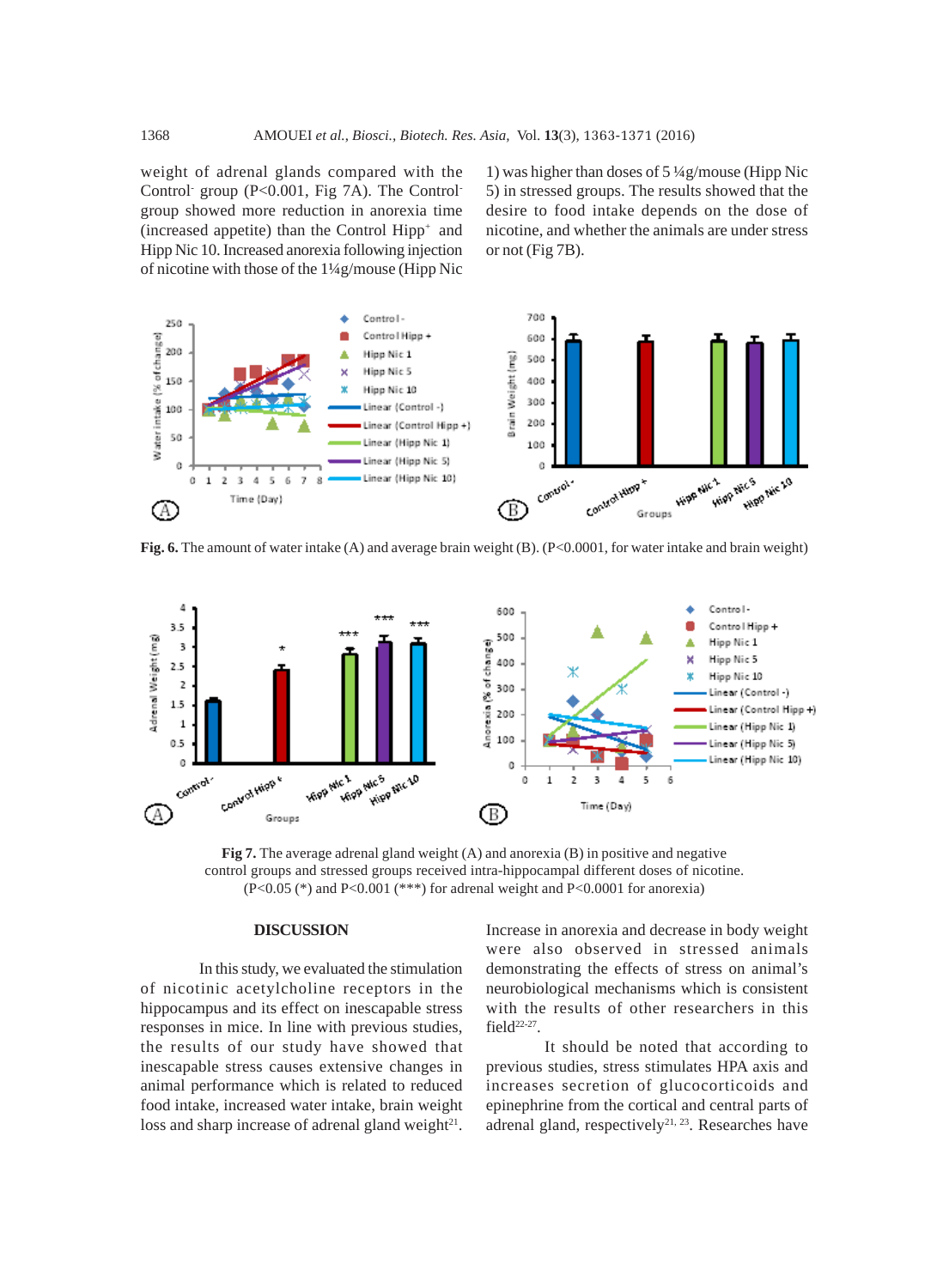shown the reduced level of dopamine in hippocampus following inescapable stress, which improves the animal's ability to get used to stress<sup>22,</sup> 27, 28. Different parts of reward system are involved in the modulation of stress responses and the hippocampus as one of the main parts of this reward system plays an important role in controlling effects of stress $28$ .

Hippocampal neurons have a high density of glucocorticoid receptors on their surfaces which are activated in response to stress hormones secreted by adrenal glands; these neurons respond to stress as changes in the cell's size and morphology and consequently the morphology and size of the hippocampus<sup>23</sup>. On the other hand, stimulation of nicotinic acetylcholine receptors present in hippocampus leads to improved efficiency of main neurons in this region $21$ . In the present study, the effects of nicotinic receptors in hippocampus on responses to inescapable stress were examined in animals. It is well known that stress induces metabolic and behavioral responses through effects on the other parts of brain such as amygdala, accumbens nucleus and hypothalamus $^{23}$ , thereby the behavioral responses we have observed in control groups does not have much differences with stress groups that is similar to previous findings. Our study indicated that stress decreases brain weight in the control group (saline administration in the hippocampus, Control Hipp+), while nicotine modulates this effect in a dose-dependent manner. On the other words, stimulation of nicotinic receptors may modulate the activity of glucocorticoid receptors in the hippocampus neurons. Nicotinic receptors on neurons of the mammalian brain belong to a family of receptors expressed by 11 genes  $(\alpha_{2}$ - $\alpha_{7}, \alpha_{9}, \alpha_{10})$ and  $\beta$ 2- $\beta_4$ ). The  $\alpha$ -subunits of receptors are the major binding sites on nicotinic receptors<sup>2</sup>. Typically five numbers of subunits come together to form a central cationic channel. Stimulation of the receptor allows the cationic channel to transport cations (sodium, potassium or calcium). It appears that administration of nicotine may inhibit the effects of stress on the nervous system (particularly hippocampus) via stimulation of  $\alpha_2$ - $\beta_4$  or  $\alpha_7$  nicotinic receptors. Recent investigations have shown that the interaction between nicotine and stress is directly linked to  $\alpha_{2}$  nicotinic receptors on pyramidal and GABAergic neurons in the

hippocampus $23$ .

It is well established that all types of nicotinic acetylcholine receptors mRNAs are expressed in the hippocampus and  $\alpha$ <sub>7</sub> receptor is the most abundant one. While most of  $\alpha_{7}$  nicotinic receptors in the hippocampus are located on interneurons in striatum radiatum, other types of nicotinic receptors like  $\alpha_2$ - $\beta_4$  receptors are located on interneurons in other parts like striatum oriens<sup>2</sup>. The main interference has been presented between nicotine and  $\alpha$ <sub>7</sub> receptors in the hippocampus. In this regard, it has been shown that most responses to stress in the brain cholinergic system mediated by  $\alpha_{7}$  receptors which may even affect the Chromaffin cells in the central part of the adrenal gland29. In addition to different distribution of nicotinic acetylcholine receptors in several neurons, their distribution is not same in all parts of a neuron (cell body, dendrites and synaptic terminals)<sup>21</sup>. Stimulation of nicotinic  $\alpha_{\gamma}$  receptors located on the terminal branches of hippocampal mossy fibers in mice, increases release of glutamate and activation of related mechanisms such as calcium-calmodulin kinase II and flow of calcium ions into the cell followed by development of cumulative potentials and synaptic plasticity<sup>29</sup>.

The  $\alpha$ <sub>7</sub> receptors located on cell body and dendrites of hippocampal interneurons, modulate their activity by inhibiting the release of  $GABA^{21}$ . Nicotinic acetylcholine receptors present on hippocampal pyramidal neurons may play an important role in modulating stress responses as shown in this study. Nicotinic  $\alpha_{7}$  receptors on astrocytes in the hippocampus allow the entrance of calcium ions into the neurons, which in turn increases the activity of astrocytes and stimulation of local synapses, consequently is likely nicotine in this way could also cause deformation in the synapses<sup>21, 22, 26, 29</sup>.

Several studies have described various responses of nicotinic acetylcholine receptors and their subunits to nicotine. While  $\alpha_{7}$  nicotinic receptors rapidly lose their sensitivity to nicotine,  $\alpha_4$ - $\beta_2$  receptors lose their senses slowly. As  $\alpha_4$ - $\beta_2$ receptors are tendentious to nicotine more than  $\alpha$ <sub>7</sub> receptors, these receptors are the first ones to become insensitive at low doses of nicotine<sup>30</sup>. There is a relationship between stimulation of hippocampal nicotinic receptors and pyramidal neuron's activity as nicotinic receptors may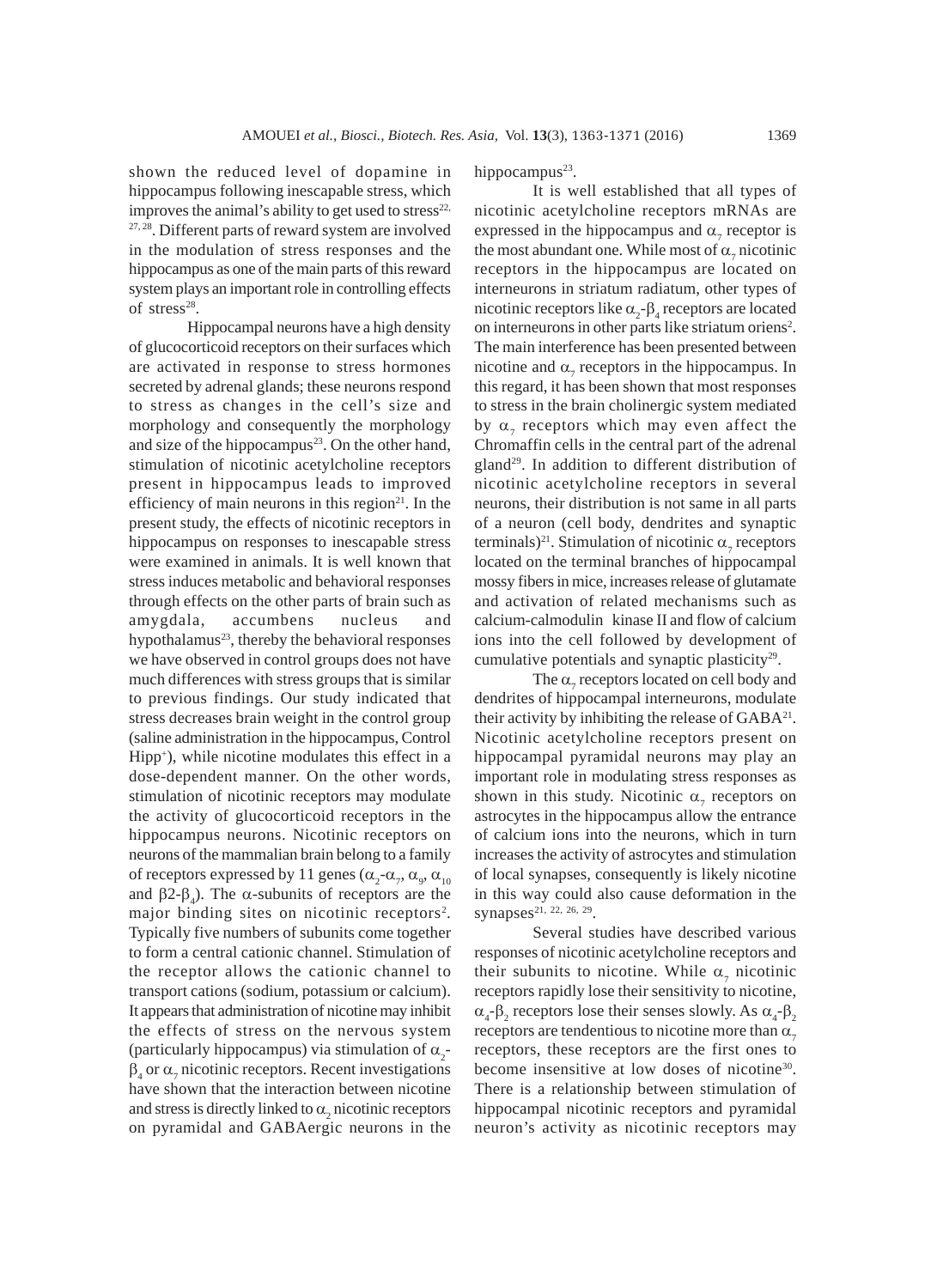enhance the activity of these neurons and lead to increased memory power in living beings. Previous explores showed that nicotinic receptors may play a prominent role in some diseases which are directly related to stress. Diseases such as Autosomal dominant nocturnal frontal lobe epilepsy (ADNFLE) which is exacerbated by stress, is associated with mutation in  $\alpha_4$  and  $\beta_2$  subunits. However, injecting proteins produced by these mutated genes to the Xenopus oocyte, the related receptors become readily insensitive and lose their permeability to calcium. Mice expressing mutant receptors, show behaviors similar to ADNFLE after exposure to nicotine<sup>21</sup>. Furthermore, stimulation of nicotinic acetylcholine receptors improves memory and attention in humans, which is observed in Alzheimer patients who smoke, indicating the interference of hippocampus and nicotine in a wide range of stress-related diseases.  $\alpha_{7}$ ,  $\alpha_{9}$  and  $\alpha_{10}$ subunits of nicotinic acetylcholine receptors are present in cholinergic nerve terminals in the central part of the adrenal glands $2^7$ .

A recent study evaluating the effects of stress in the presence of corticotropin-releasing hormone (CRH) receptor's inhibitors indicated that administration of CRH in presence or absence of CRH receptor's antagonist increases or reduces CRH secretion<sup>2</sup>. Previous research has shown that nicotine may affect nicotinic receptors in hippocampus and consequently delay β-amyloid protein production in *Alzheimer's disease*<sup>21</sup>. Moreover, it was demonstrated that glucocorticoids affect their receptors in the hippocampus especially mineralocorticoid receptors and stimulate the production of ²-amyloid related enzymes<sup>23</sup>. Our research demonstrated the interaction between these two important pathways to induce or inhibit the effects of stress. In conclusion, this study has explained the strong impressionability of hippocampus from nicotine and nicotine's effect on the events occurred following stress in hippocampus.

#### **REFERENCES**

- 1. F Ailing, et al. Role of extracellular signalregulated kinase signal transduction pathway in anxiety. *J Psychiat Res* 2008; **43**(1): p. 55-63.
- 2. A Aleisa, K Alzoubi, and K Alkadhi. Chronic but not acute nicotine treatment reverses stressinduced impairment of LTP in anesthetized rats.

*Brain Res*.2006; **1097**(1): 78-84.

- 3. L Alvarez Jaimes, D G Stouffer, and L H Parsons. Chronic ethanol treatment potentiates ethanol induced increases in interstitial nucleus accumbens endocannabinoid levels in rats. *J. Neurochem.*2009; **111**(1): p. 37-48.
- 4. R H Baisden, M L Woodruff, and D B Hoover. Cholinergic and non-cholinergic septohippocampal projections: a double-label horseradish peroxidase-acetylcholinesterase study in the rabbit. *Brain Res*.1984; **290**(1): p. 146-151.
- 5. D Balfour. The effects of nicotine on brain neurotransmitter systems. *Pharmacol Therapeut*. 1982; **16**(2): p. 269-282.
- 6. D J Balfour, et al. Sensitization of the mesoaccumbens dopamine response to nicotine. *Pharmacol Biochem Beh*.1998; **59**(4): 1021- 1030.
- 7. R T Bartus, et al. The cholinergic hypothesis of geriatric memory dysfunction. *Science*.1982. 217(4558): p. 408-414.
- 8. M Sanchez, C O Ladd, and P M Plotsky. Early adverse experience as a developmental risk factor for later psychopathology: evidence from rodent and primate models. *Dev. Psychopathol.*2001; **13**(3): p. 419-449.
- 9. Z I Bashir, et al. Long-term potentiation of NMDA receptor-mediated synaptic transmission in the hippocampus. *Nature*.1991.
- 10. M Noori-Daloii, et al. Knocking Down the DRD2 by shRNA Expressing Plasmids in the Nucleus Accumbens Prevented the Disrupting Effect of Apomorphine on Prepulse Inhibition in Rat. *J. Sci. I. R. Iran*.2015; **26**(3): p. 205-212.
- 11. N L Benowitz, et al. Stable isotope studies of nicotine kinetics and bioavailability. *Clin. Pharmacol. Ther.*1991; **49**(3): p. 270-277.
- 12. J A Oates, A J Wood, and N L Benowitz. Pharmacologic aspects of cigarette smoking and nicotine addiction. *New Eng J Med*.1988. 319(20): p. 1318-1330.
- 13. H Betz. Homology and analogy in transmembrane channel design: lessons from synaptic membrane proteins. *Biochemistry*.1990; **29**(15):3591-3599.
- 14. A Bidzseranova, J Varga, and G Telegdy. The effects of receptor blockers on brain natriuretic peptide-32-induced action on passive avoidance behavior in rats. *Neuropeptides*.1992; **22**(2): p. 107-10.
- 15. E L BLISS and J AILION. Response of neurogenic amines to aggregation and strangers. *J. Pharmacol. Exp. Ther.*1969; **168**(2): p. 258- 263.
- 16. A Blokland, et al. Local inhibition of